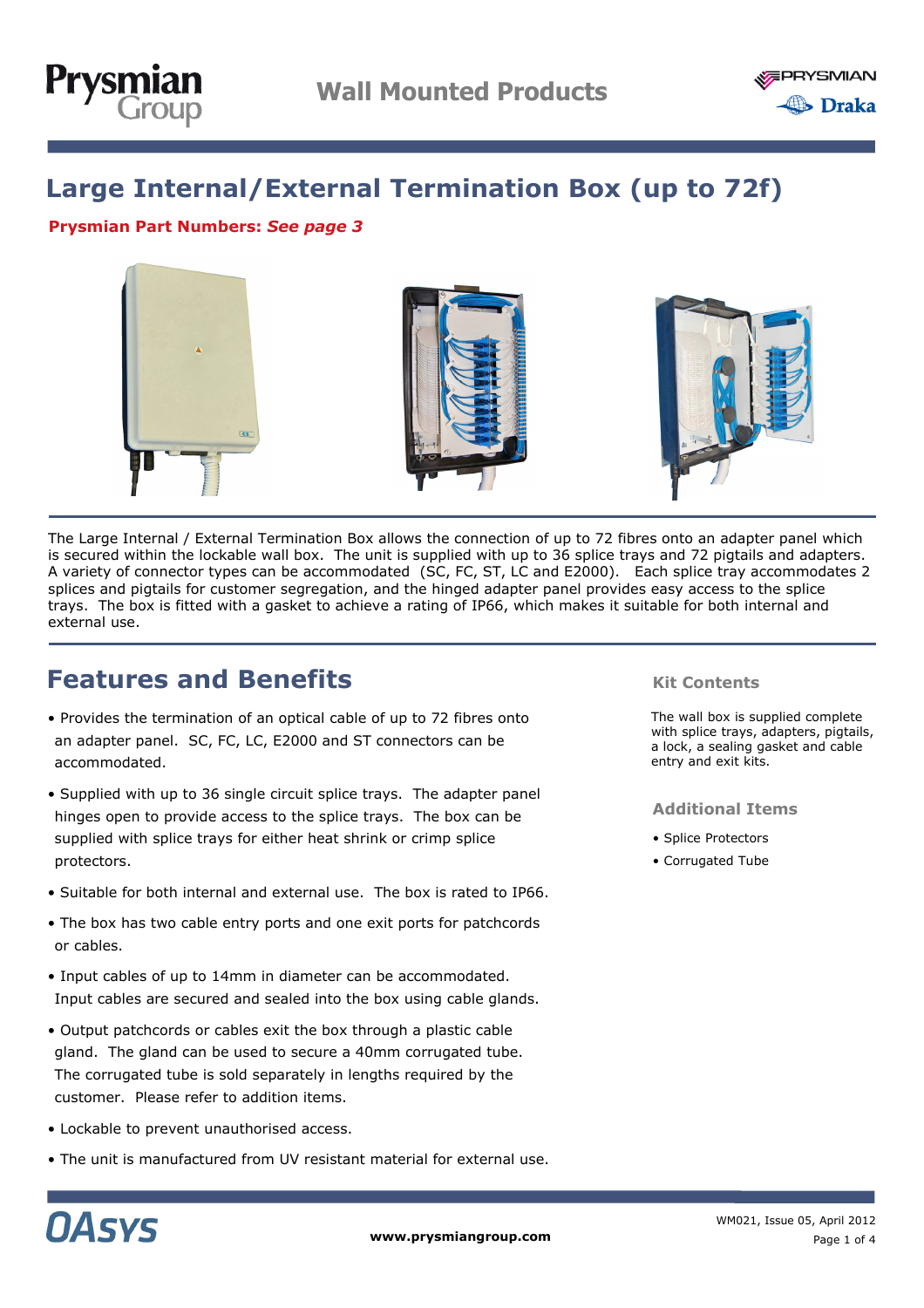



# **Technical Data**

| • Number of cable entries:       | 2 in, 1 x 40mm duct out                   |
|----------------------------------|-------------------------------------------|
| • Maximum cable diameter (mm):   | 14.0                                      |
| • Maximum Capacity:              | 72 Fibres                                 |
| • Maximum no. of customer feeds: | 72                                        |
| • Required space envelope (mm):  | (w) $400 \times (h) 600 \times (d) 200$ . |
| • Operating temperature:         | -20°C to + 50°C (5 to 95% RH)             |
| • Sealing:                       | IP66                                      |
| • Material: -                    |                                           |
| • Cover:                         | Polycarbonate                             |
| • Base:                          | Polycarbonate                             |
| • Splice Trays:                  | PC ABS                                    |
| $\bullet$ Finish:-               |                                           |
| $\bullet$ Cover:                 | Grey RAL 73912                            |
| • Base:                          | <b>Black</b>                              |
| • Splice trays:                  | Grey RAL 7035                             |
| • Testing:-                      |                                           |
| • Optical:                       | Tested 1310nm, 1550nm and 1625nm          |
| • Dry heat:                      | BS EN 60068-2-2 Test Bb                   |
| • Damp heat:                     | IEC 60068-2-3: 1969                       |
| • Change of temperature:         | IEC 60068-2-14: 1984                      |
| • Vibration:                     | IEC 60068-2-6: 1995                       |
| • Shock:                         | IEC 60068-2-27: 1987                      |

# **Logistics**

| • Packing Dimensions (mm): | (w) $465 \times$ (h) $655 \times$ (d) 215 |
|----------------------------|-------------------------------------------|
| • Packed Weight (kg):      | 15.0                                      |
| • Net weight $(kq)$ :      | 13.5                                      |

# **Pigtail Technical Data**

Pigtails are supplied with either xx/UPC or xx/APC connectors. xx/UPC connectors can be used in cases where xx/PC or xx/SPC connectors are required. For technical data on the pigtails supplied refer to Prysmian data sheet AC003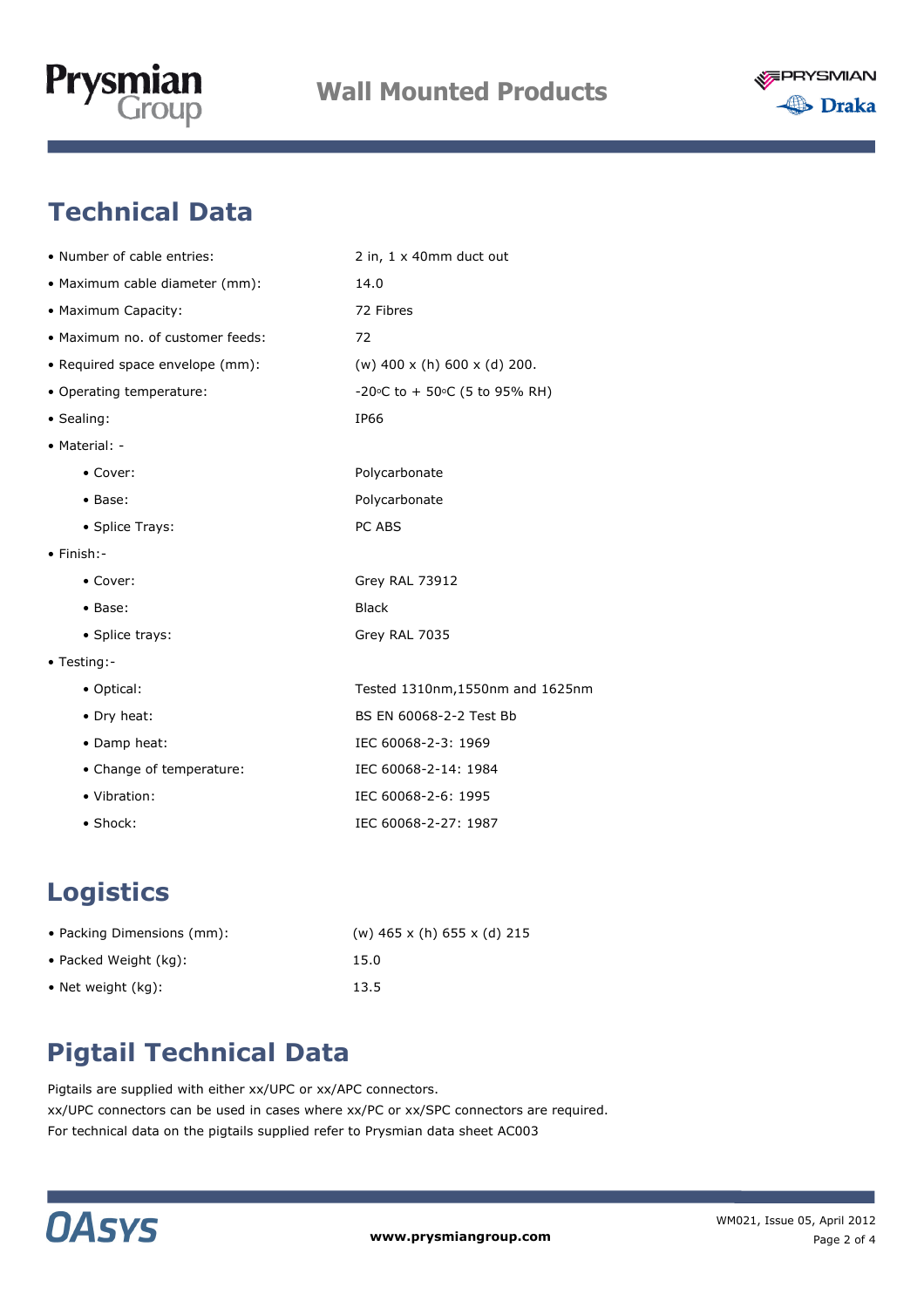



# **Part Numbers**

| <b>Supplied with</b>                          | <b>Part Number</b>                  |                               |
|-----------------------------------------------|-------------------------------------|-------------------------------|
|                                               | <b>Heat Shrink Splice Protector</b> | <b>Crimp Splice Protector</b> |
|                                               |                                     |                               |
| 48 x FC/UPC pigtails and adapters             | <b>XCPSC00725</b>                   | <b>XCPSC00747</b>             |
| 48 x FC/APC pigtails and adapters             | <b>XCPSC00726</b>                   | <b>XCPSC00748</b>             |
| 48 x SC/UPC pigtails and adapters             | <b>XCPSC00727</b>                   | <b>XCPSC00749</b>             |
| 48 x SC/APC pigtails and adapters             | <b>XCPSC00728</b>                   | <b>XCPSC00750</b>             |
| 48 x ST pigtails and adapters                 | <b>XCPSC00729</b>                   | <b>XCPSC00751</b>             |
| 48 x E2000/UPC pigtails and adapters          | <b>XCPSC00730</b>                   | <b>XCPSC00752</b>             |
| 48 x E20000/APC pigtails and adapters         | <b>XCPSC00731</b>                   | <b>XCPSC00753</b>             |
| 48 x LC/UPC pigtails and adapters             | <b>XCPSC00732</b>                   | <b>XCPSC00754</b>             |
| 48 x LC/APC pigtails and adapters             | <b>XCPSC00733</b>                   | <b>XCPSC00755</b>             |
| No pigtails and adapters for FC and ST        | <b>XCPSC00734</b>                   | <b>XCPSC00756</b>             |
| No pigtails and adapters for SC, LC and E2000 | <b>XCPSC00735</b>                   | <b>XCPSC00757</b>             |
|                                               |                                     |                               |
| 72 x FC/UPC pigtails and adapters             | <b>XCPSC00736</b>                   | <b>XCPSC00758</b>             |
| 72 x FC/APC pigtails and adapters             | <b>XCPSC00737</b>                   | <b>XCPSC00759</b>             |
| 72 x SC/UPC pigtails and adapters             | <b>XCPSC00738</b>                   | <b>XCPSC00760</b>             |
| 72 x SC/APC pigtails and adapters             | <b>XCPSC00739</b>                   | <b>XCPSC00761</b>             |
| 72 x ST pigtails and adapters                 | <b>XCPSC00740</b>                   | <b>XCPSC00762</b>             |
| 72 x E2000/UPC pigtails and adapters          | <b>XCPSC00741</b>                   | <b>XCPSC00763</b>             |
| 72 x E20000/APC pigtails and adapters         | <b>XCPSC00742</b>                   | <b>XCPSC00764</b>             |
| 72 x LC/UPC pigtails and adapters             | <b>XCPSC00743</b>                   | <b>XCPSC00765</b>             |
| 72 x LC/APC pigtails and adapters             | <b>XCPSC00744</b>                   | <b>XCPSC00766</b>             |
| No pigtails and adapters for FC and ST        | <b>XCPSC00745</b>                   | <b>XCPSC00767</b>             |
| No pigtails and adapters for SC, LC and E2000 | <b>XCPSC00746</b>                   | <b>XCPSC00768</b>             |

# **Additional Items**

### **Splice Protectors**

Splice protectors are used to protect the fibre splice. They are 2.4mm in diameter and 45mm in length.

*Prysmian Part No. - XPESC00031 (pack of 50)*

### **Crimp Splice Protectors**

Crimp Splice Protectors are used to protect the fibre splice. They are 1.3mm wide x 3.2mm high x 30mm long.

| Prysmian Part No. - XKTSC00079 (pack of 12) |                                |  |
|---------------------------------------------|--------------------------------|--|
|                                             | <b>XKTSC00078 (pack of 50)</b> |  |





**www.prysmiangroup.com**